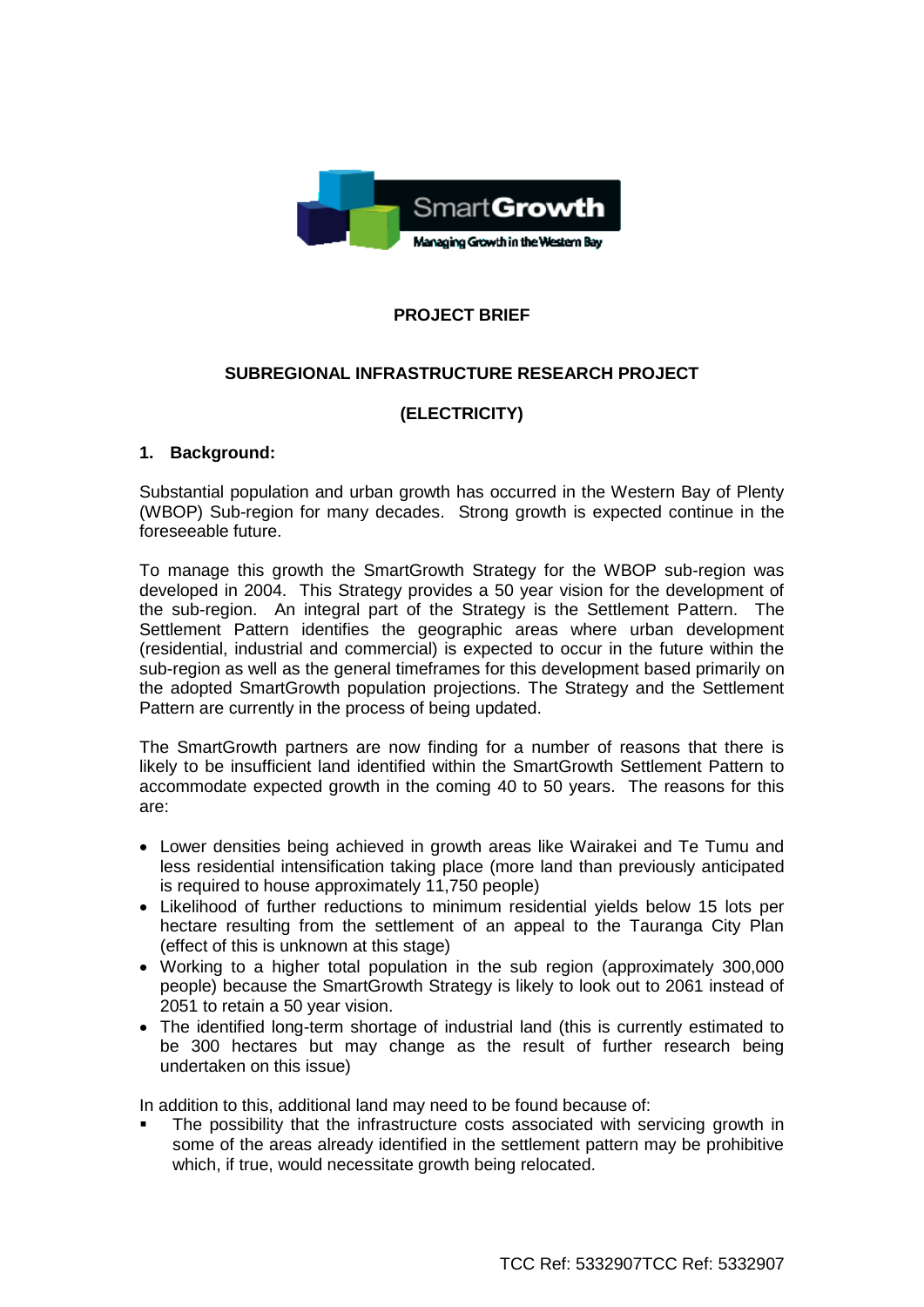The possibility that research underway by SmartGrowth into residential infill and intensification development may result in less growth being allocated to this form of development.

On the other hand, there is currently significant uncertainty about likely long-term population growth rates which have in recent years reduced substantially. This issue will become clearer once the 2013 census data is available and has been used as a basis for determining new long-term growth forecasts for the sub-region.

The SmartGrowth *Residential Land Capacity and Suitability Study 2011* identifies and assesses a number of additional areas where urban development could occur in the sub region and some issues around the servicing of such areas with suitable network infrastructure. Each of these areas identified in that report has specific infrastructural challenges associated with providing appropriate water, wastewater, transportation and other infrastructure to service urban development.

The Settlement Pattern options set out in the *Residential Land Capacity and Suitability Study* need to be examined in terms of effectiveness, efficiency, financial viability and affordability of providing this infrastructure. A sub regional perspective on aligning infrastructure with new urban land options is necessary.

It is noted that there has already been significant recent public investment in key network infrastructure to support existing and planned sub-regional growth. For example, the southern and Omokoroa wastewater pipelines, Route K, Harbour Link and the Tauranga Eastern Link. In general all the public agencies involved in SmartGrowth are seeking to maximise the efficient use of existing investment before committing significant capital investment into new infrastructure projects. Examining options in this regard is a key part of this research project.

Some of the other projects that are progressing in conjunction with this study and are due for completion in August, are:

- 1. Wastewater investigation into servicing the sixteen identified areas.
- 2. Water investigation into servicing the sixteen identified areas.
- 3. Stormwater investigation into servicing the sixteen identified areas.
- 4. Transportation
- 5. Social Impact Assessment.
- 6. Demographic Rationale
- 7. Demographic Drivers and Housing Preferences.
- 8. Regional Economic Drivers.
- 9. Economic Development.
- 10. Growth Management Approaches.
- 11. Industrial Land Study.
- 12. Residential Intensification.
- 13. Sub Regional Infrastructure Capacity.
- 14. Commercial Land Study.
- 15. Development of Maori Land and post Treaty Land Use Issues.
- 16. Natural and Cultural Environment.
- 17. Enhanced Lifestyles
- 18. SmartSpace (Open space, sports, arts and leisure)
- 19. Education
- 20. Health
- 21. Community Development.
- 22. Affordable Housing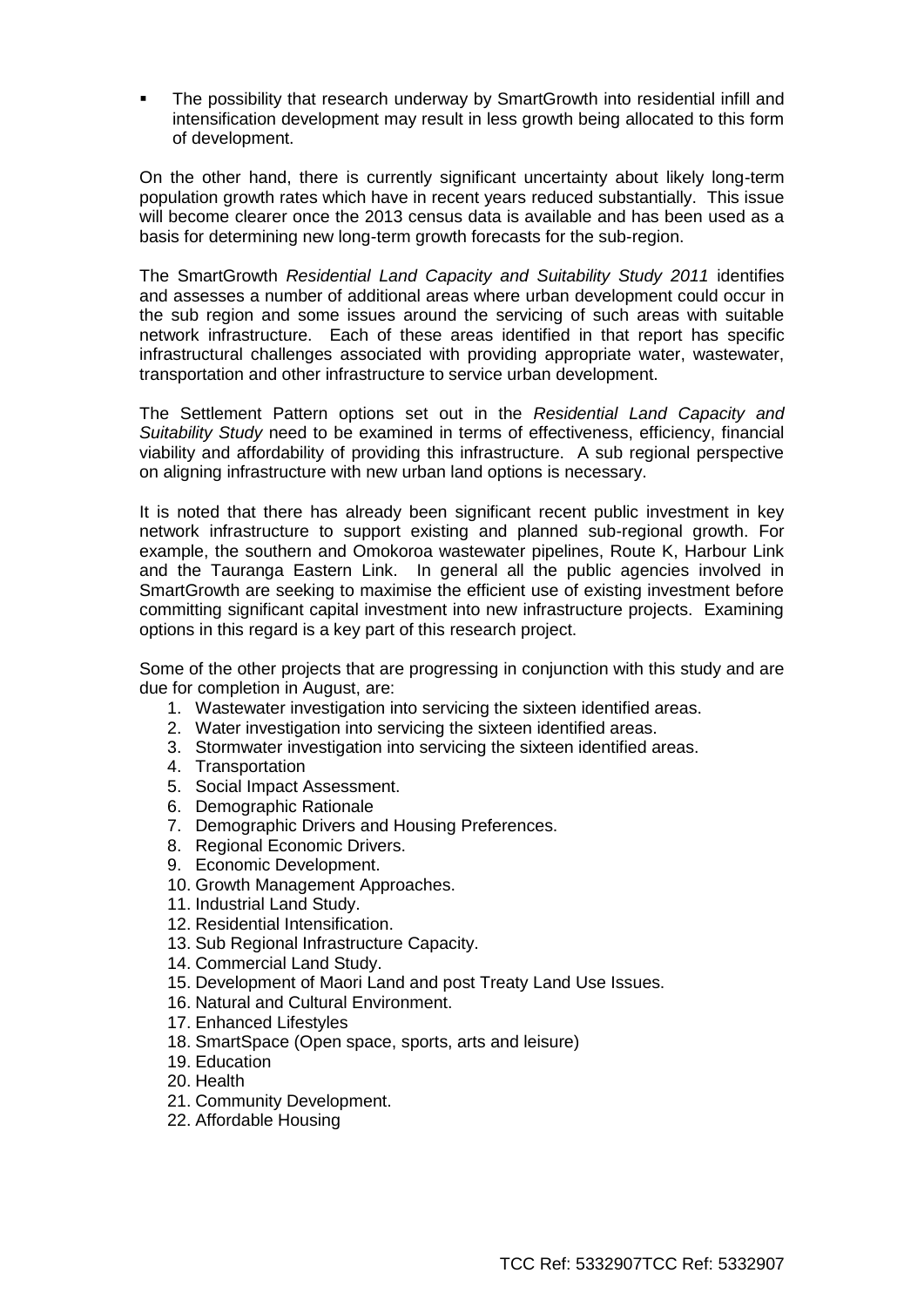### **2. Project Goal:**

The goal of this project is to identify any potential challenges to ensuring a satisfactory electricity supply to a population of 300,000 people to the Western Bay of Plenty Sub Region by 2061.

### **3. Project Manager:**

The project manager is to be Lee Jordan – Utilities Planner, Tauranga City Council. Phone – (07)577 7064, Email – [lee.jordan@tauranga.govt.nz](mailto:lee.jordan@tauranga.govt.nz)

#### **4. Project Scope:**

The scope of this project is to consider the potential electricity supply to the existing communities (Katikati, Omokoroa, Te Puna, Tauranga City, Te Puke and Paengaroa) as well as the 16 areas identified in the SmartGrowth *Residential Land Capacity and Suitability Study* between Paengaroa and Katikati. This should identify any significant issues and developer/consumer costs that may arise in providing a electricity supply to those areas. Some of these issues may include topics such as supply from the national grid, reticulation routes etc. It should be noted that while there are sixteen areas under consideration, not all of these may necessarily be developed. The final areas for future development within the identified planning timeframe will be selected at the end of this SmartGrowth investigation.

#### **5. Project Inputs:**

SmartGrowth will supply the following;

- A copy of the *SmartGrowth Residential Land Capacity and Suitability Study 2011* report
- **Plans giving the location and scale and projected populations for each area.**
- Any other information that we may be able to assist with.

#### **6. Project Outputs:**

The outputs required from this project are:

- a) A high level report on the future electricity supply to the Western Bay of Plenty sub region to cater for a population of 300,000 people by 2061 located in the 16 areas identified in the *SmartGrowth Residential Land Capacity and Suitability Study 2011* report as well as the existing centres.
- b) The report should identify any areas where a electricity supply would be difficult to achieve.
- c) Working in today's dollars, what cost implications would there be to the developer/consumer?

#### **7. Methodology:**

This is to be left to the report author.